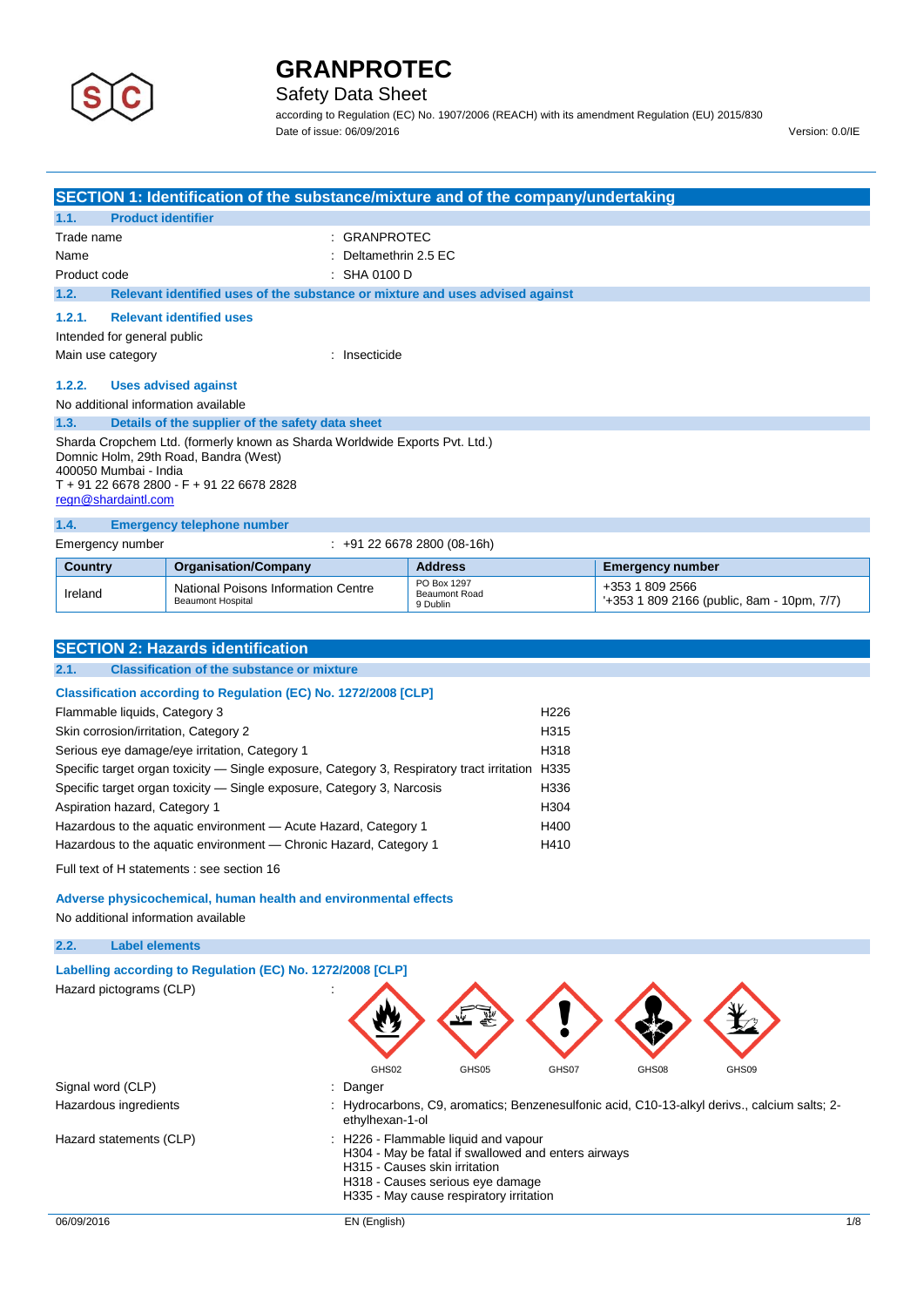## Safety Data Sheet

| according to Regulation (EC) No. 1907/2006 (REACH) with its amendment Regulation (EU) 2015/830 |                                                                                                                                                                                                                                                                                                                                                                                                                                                                                                                                                                                                                                                                                                                                                                                                                                                                                                                                                                                                                                              |  |
|------------------------------------------------------------------------------------------------|----------------------------------------------------------------------------------------------------------------------------------------------------------------------------------------------------------------------------------------------------------------------------------------------------------------------------------------------------------------------------------------------------------------------------------------------------------------------------------------------------------------------------------------------------------------------------------------------------------------------------------------------------------------------------------------------------------------------------------------------------------------------------------------------------------------------------------------------------------------------------------------------------------------------------------------------------------------------------------------------------------------------------------------------|--|
|                                                                                                | H336 - May cause drowsiness or dizziness<br>H410 - Very toxic to aquatic life with long lasting effects                                                                                                                                                                                                                                                                                                                                                                                                                                                                                                                                                                                                                                                                                                                                                                                                                                                                                                                                      |  |
| Precautionary statements (CLP)                                                                 | : P101 - If medical advice is needed, have product container or label at hand<br>P102 - Keep out of reach of children<br>P103 - Read label before use<br>P210 - Keep away from heat, hot surfaces, sparks, open flames and other ignition sources. No<br>smoking<br>P241 - Use explosion-proof ventilating equipment<br>P271 - Use only outdoors or in a well-ventilated area<br>P273 - Avoid release to the environment<br>P280 - Wear eye protection, protective gloves, face protection<br>P301+P310 - IF SWALLOWED: Immediately call a POISON CENTER or doctor<br>P302+P352 - IF ON SKIN: Wash with plenty of water<br>P305+P351+P338 - IF IN EYES: Rinse cautiously with water for several minutes. Remove<br>contact lenses, if present and easy to do. Continue rinsing<br>P331 - Do NOT induce vomiting<br>P391 - Collect spillage<br>P403+P233 - Store in a well-ventilated place. Keep container tightly closed<br>P405 - Store locked up<br>P501 - Dispose of contents/container to a hazardous or special waste collection point |  |
| <b>EUH-statements</b>                                                                          | : EUH401 - To avoid risks to human health and the environment, comply with the instructions for<br>use                                                                                                                                                                                                                                                                                                                                                                                                                                                                                                                                                                                                                                                                                                                                                                                                                                                                                                                                       |  |
| 2.3.<br><b>Other hazards</b>                                                                   |                                                                                                                                                                                                                                                                                                                                                                                                                                                                                                                                                                                                                                                                                                                                                                                                                                                                                                                                                                                                                                              |  |

No additional information available

### **SECTION 3: Composition/information on ingredients**

## **3.1. Substance**

## Not applicable

### **3.2. Mixture**

| <b>Name</b>                                                                                                           | <b>Product identifier</b>                                              | $\%$      | <b>Classification according to Regulation (EC)</b><br>No. 1272/2008 [CLP]                                                                |
|-----------------------------------------------------------------------------------------------------------------------|------------------------------------------------------------------------|-----------|------------------------------------------------------------------------------------------------------------------------------------------|
| Hydrocarbons, C9, aromatics                                                                                           | (EC no) 918-668-5                                                      | $50 - 80$ | Flam. Lig. 3, H226<br>STOT SE 3. H335<br>STOT SE 3, H336<br>Asp. Tox. 1, H304<br>Aquatic Chronic 2, H411                                 |
| Piperonyl Butoxide                                                                                                    | (CAS No) 51-03-6<br>(EC no) 200-076-7                                  | $20 - 25$ | Aquatic Acute 1, H400<br>Aquatic Chronic 1, H410                                                                                         |
| Benzenesulfonic acid, C10-13-alkyl derivs., calcium salts                                                             | (EC no) 932-231-6                                                      | $5 - 10$  | Skin Irrit. 2, H315<br>Eye Dam. 1, H318<br>Aquatic Chronic 3, H412                                                                       |
| 2-ethylhexan-1-ol                                                                                                     | (CAS No) 104-76-7<br>(EC no) 203-234-3                                 | $5 - 10$  | Acute Tox. 4 (Inhalation: dust, mist), H332<br>Skin Irrit. 2, H315<br>Eye Irrit. 2, H319<br>STOT SE 3, H335                              |
| deltamethrin (ISO), (S)-α-cyano-3-phenoxybenzyl (1R, 3R)-3-<br>(2,2-dibromovinyl)-2,2-dimethylcyclopropanecarboxylate | (CAS No) 52918-63-5<br>(EC no) 258-256-6<br>(EC index no) 607-319-00-X | 2,677     | Acute Tox. 3 (Inhalation), H331<br>Acute Tox. 3 (Oral), H301<br>Aquatic Acute 1, H400 (M=1000000)<br>Aquatic Chronic 1, H410 (M=1000000) |

Full text of H-statements: see section 16

|                                       | <b>SECTION 4: First aid measures</b>                                       |  |                                                                                                                                                          |  |  |
|---------------------------------------|----------------------------------------------------------------------------|--|----------------------------------------------------------------------------------------------------------------------------------------------------------|--|--|
| 4.1.                                  | <b>Description of first aid measures</b>                                   |  |                                                                                                                                                          |  |  |
|                                       | First-aid measures general                                                 |  | : If swallowed, seek medical advice immediately and show this container or label.                                                                        |  |  |
|                                       | First-aid measures after inhalation                                        |  | : Move the affected person to the fresh air. If not breathing, give artificial respiration. Call a<br>doctor.                                            |  |  |
| First-aid measures after skin contact |                                                                            |  | : Remove contaminated clothes. After contact with skin, wash immediately with plenty of water.                                                           |  |  |
| First-aid measures after eye contact  |                                                                            |  | : Wash with plenty of water (during 20 minutes minimum) with eyes wide open after taking off<br>soft contact lenses and immediately take medical advice. |  |  |
| First-aid measures after ingestion    |                                                                            |  | : Rinse mouth. Immediately call a POISON CENTER or doctor/physician.                                                                                     |  |  |
| 4.2.                                  | Most important symptoms and effects, both acute and delayed                |  |                                                                                                                                                          |  |  |
|                                       | No additional information available                                        |  |                                                                                                                                                          |  |  |
| 4.3.                                  | Indication of any immediate medical attention and special treatment needed |  |                                                                                                                                                          |  |  |
| No additional information available   |                                                                            |  |                                                                                                                                                          |  |  |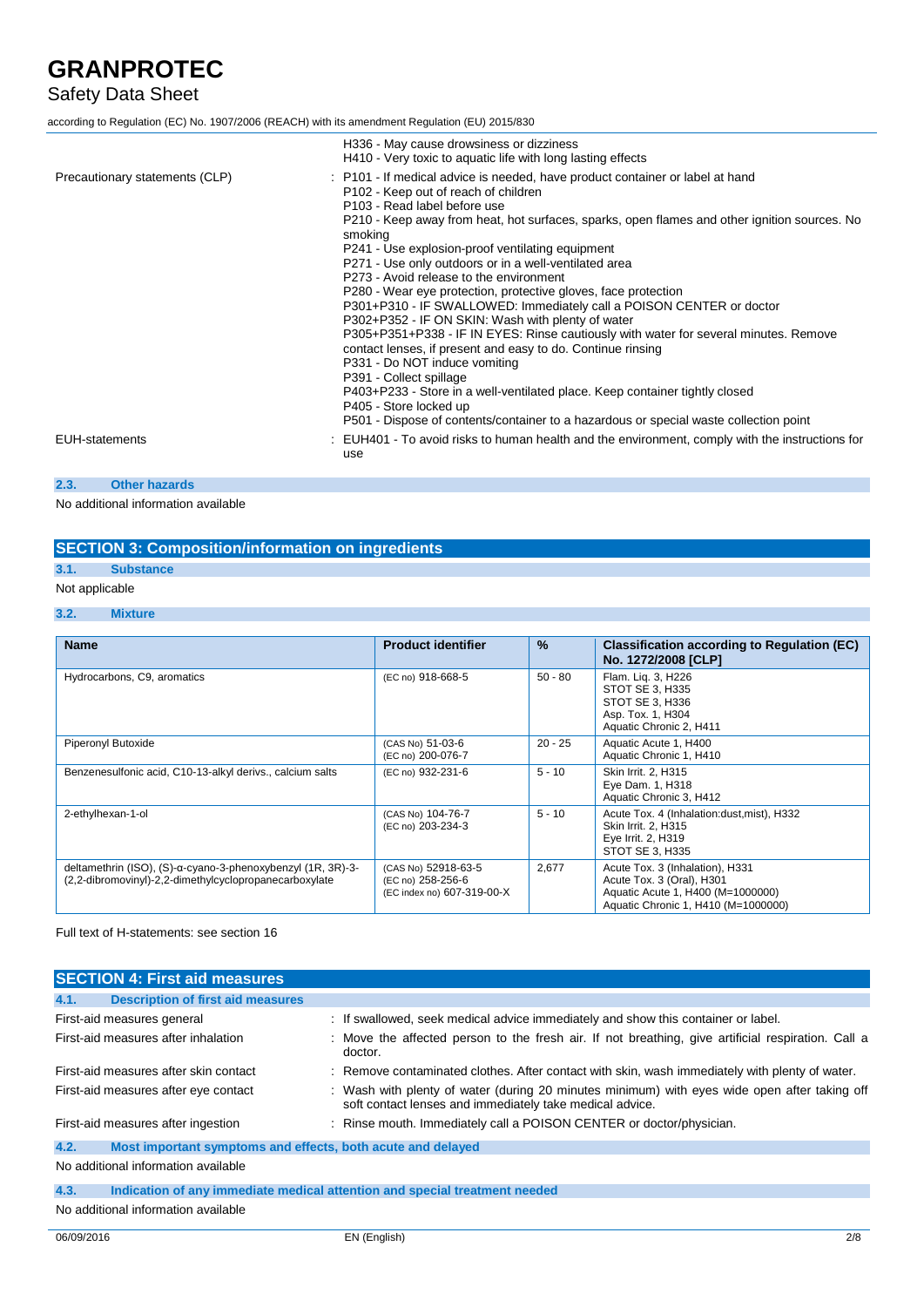## Safety Data Sheet

according to Regulation (EC) No. 1907/2006 (REACH) with its amendment Regulation (EU) 2015/830

|                           | <b>SECTION 5: Firefighting measures</b>               |                                                                 |  |  |  |
|---------------------------|-------------------------------------------------------|-----------------------------------------------------------------|--|--|--|
| 5.1.                      | <b>Extinguishing media</b>                            |                                                                 |  |  |  |
|                           | Suitable extinguishing media                          | : Water spray. Dry powder. Foam. Carbon dioxide.                |  |  |  |
| 5.2.                      | Special hazards arising from the substance or mixture |                                                                 |  |  |  |
| Fire hazard               |                                                       | : Carbon monoxide. Nitrogen oxides. Sulphur dioxide.            |  |  |  |
| 5.3.                      | <b>Advice for firefighters</b>                        |                                                                 |  |  |  |
| Firefighting instructions |                                                       | Appropriate self-contained breathing apparatus may be required. |  |  |  |

| <b>SECTION 6: Accidental release measures</b> |                                                                     |                                                                                                                                                                                                                                                    |  |
|-----------------------------------------------|---------------------------------------------------------------------|----------------------------------------------------------------------------------------------------------------------------------------------------------------------------------------------------------------------------------------------------|--|
| 6.1.                                          | Personal precautions, protective equipment and emergency procedures |                                                                                                                                                                                                                                                    |  |
| 6.1.1.                                        | For non-emergency personnel                                         |                                                                                                                                                                                                                                                    |  |
|                                               | Protective equipment                                                | : Wear suitable protective clothing, gloves and eye or face protection. Chemical resistant gloves<br>(according to European standard NF EN 374 or equivalent). EC EN 166 "3". Wear eye<br>protection. Personal protective equipment. EN ISO 20345. |  |
| Emergency procedures                          |                                                                     | : Evacuate personnel to a safe area.                                                                                                                                                                                                               |  |
| 6.1.2.                                        | For emergency responders                                            |                                                                                                                                                                                                                                                    |  |
|                                               | Protective equipment                                                | : Wear suitable hand, body and head protection.                                                                                                                                                                                                    |  |
| 6.2.                                          | <b>Environmental precautions</b>                                    |                                                                                                                                                                                                                                                    |  |
|                                               |                                                                     | ■ Barner of collection of details and concerted and control of Barner of Barner of March Mac Machine and determined and concerte                                                                                                                   |  |

Danger of pollution of drinking water when product enters the soil. Do not allow run-off from fire-fighting to enter drains or water courses. Notify authorities if liquid enters sewers or public waters.

| 6.3.                    | Methods and material for containment and cleaning up |                                                                                                                                                                                    |
|-------------------------|------------------------------------------------------|------------------------------------------------------------------------------------------------------------------------------------------------------------------------------------|
| For containment         |                                                      | : Label the container and provide warning statements to prevent any contact.                                                                                                       |
| Methods for cleaning up |                                                      | : Soak up with inert absorbent material (for example sand, sawdust, a universal binder, silica<br>gel). Clean spills promptly. Wash contaminated area with large amounts of water. |
| 6.4.                    | <b>Reference to other sections</b>                   |                                                                                                                                                                                    |

Reference to other sections (8, 13).

| <b>SECTION 7: Handling and storage</b>                               |                                                                                                                                                                                                                                                                      |  |  |  |
|----------------------------------------------------------------------|----------------------------------------------------------------------------------------------------------------------------------------------------------------------------------------------------------------------------------------------------------------------|--|--|--|
| 7.1.<br><b>Precautions for safe handling</b>                         |                                                                                                                                                                                                                                                                      |  |  |  |
| Additional hazards when processed                                    | : Do not allow run-off from fire fighting to enter drains or water courses. Do not contaminate<br>water with the product or its container (Do not clean application equipment near surface<br>water/Avoid contamination via drains from farmyards and roads).        |  |  |  |
| Precautions for safe handling                                        | : Avoid contact with skin and eyes. Do not eat, drink or smoke in areas where product is used.<br>Wash hands and other exposed areas with soap and water before leaving work. Remove<br>contaminated clothing and shoes. Wash clothing and equipment after handling. |  |  |  |
| 7.2.<br>Conditions for safe storage, including any incompatibilities |                                                                                                                                                                                                                                                                      |  |  |  |
| <b>Technical measures</b>                                            | : Keep only in the original container in a cool well ventilated place. Store in a dry, cool area.<br>Protect from light.                                                                                                                                             |  |  |  |
| Storage conditions                                                   | : When not empty dispose of this container at hazardous or special waste collection point.<br>Container remains hazardous when empty. Continue to observe all precautions.                                                                                           |  |  |  |
| 7.3.<br>Specific end use(s)                                          |                                                                                                                                                                                                                                                                      |  |  |  |

No additional information available

### **SECTION 8: Exposure controls/personal protection**

#### **8.1. Control parameters**

No additional information available

**8.2. Exposure controls**

#### **Hand protection:**

Chemical resistant gloves (according to European standard NF EN 374 or equivalent)

### **Eye protection:**

EC EN 166 "3". Eye protection, including both chemical splash goggles and face shield, must be worn when possibility exists for eye contact due to spraying liquid or airborne particles

#### **Respiratory protection:**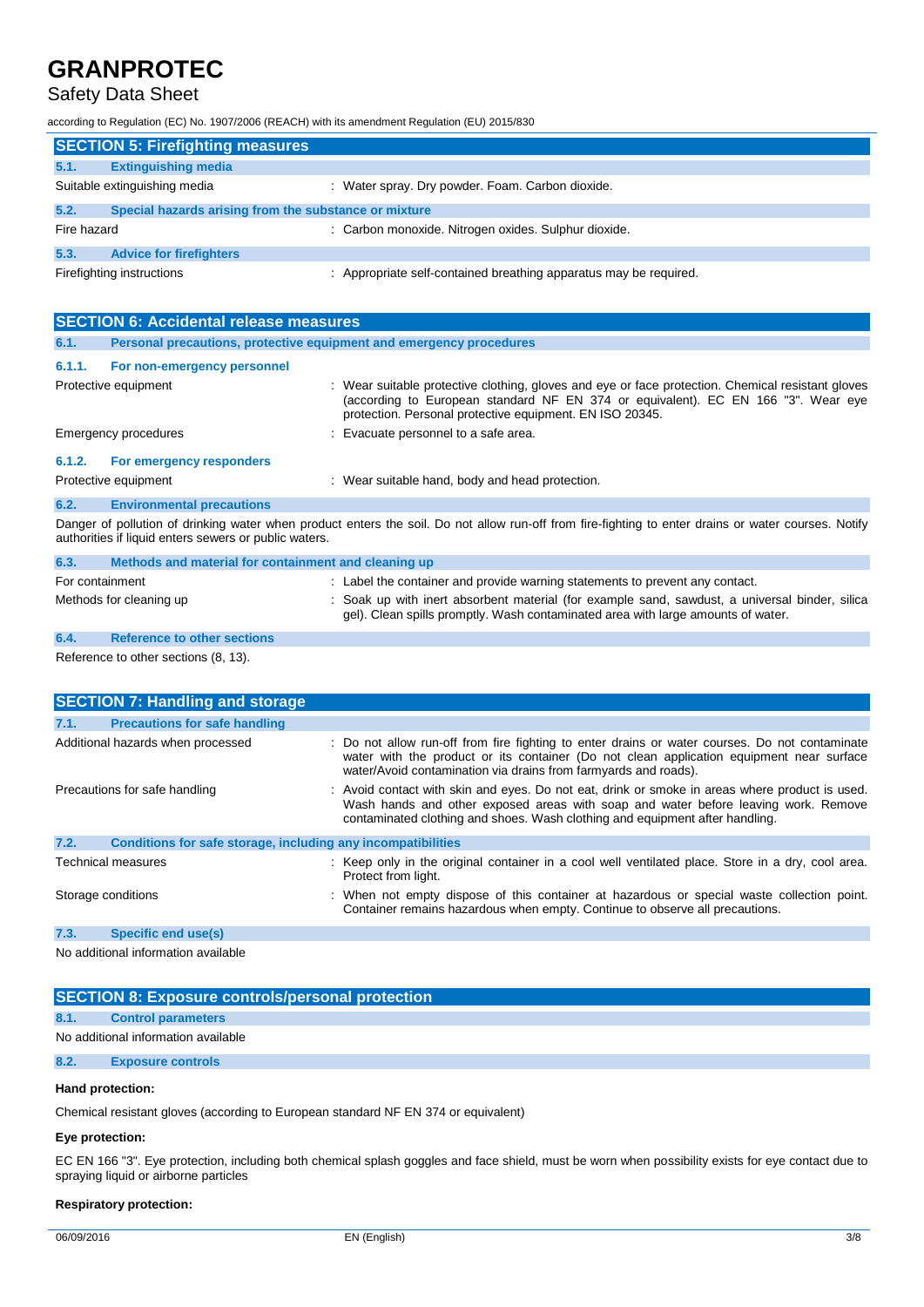## Safety Data Sheet

according to Regulation (EC) No. 1907/2006 (REACH) with its amendment Regulation (EU) 2015/830

Extra personal protection: P2 filter respirator for harmful particles. Extra personal protection: P3 filter respirator for toxic particles

| <b>SECTION 9: Physical and chemical properties</b>            |                        |
|---------------------------------------------------------------|------------------------|
| Information on basic physical and chemical properties<br>9.1. |                        |
| Physical state                                                | : Liquid               |
| Appearance                                                    | Oil.                   |
| Colour                                                        | Clear to light yellow. |
| Odour                                                         | No data available      |
| Odour threshold                                               | No data available      |
| pH                                                            | No data available      |
| Relative evaporation rate (butylacetate=1)                    | No data available      |
| Melting point                                                 | No data available      |
| Freezing point                                                | No data available      |
| Boiling point                                                 | No data available      |
| Flash point                                                   | No data available      |
| Auto-ignition temperature                                     | No data available      |
| Decomposition temperature                                     | No data available      |
| Flammability (solid, gas)                                     | No data available      |
| Vapour pressure                                               | No data available      |
| Relative vapour density at 20 °C                              | No data available      |
| Relative density                                              | : 0.948                |
| Solubility                                                    | No data available      |
| Log Pow                                                       | No data available      |
| Viscosity, kinematic                                          | 1,314 mm $\frac{2}{s}$ |
| Viscosity, dynamic                                            | No data available      |
| <b>Explosive properties</b>                                   | No data available      |
| Oxidising properties                                          | No data available      |
| <b>Explosive limits</b>                                       | No data available      |

#### **9.2. Other information**

No additional information available

|       | <b>SECTION 10: Stability and reactivity</b>                      |
|-------|------------------------------------------------------------------|
| 10.1. | <b>Reactivity</b>                                                |
|       | Stable under normal conditions.                                  |
| 10.2. | <b>Chemical stability</b>                                        |
|       | The product is stable at normal handling and storage conditions. |
| 10.3. | <b>Possibility of hazardous reactions</b>                        |
|       | The product is stable at normal handling and storage conditions. |
| 10.4. | <b>Conditions to avoid</b>                                       |
|       | Heat. Direct sunlight.                                           |
| 10.5. | Incompatible materials                                           |
|       | No additional information available                              |
| 10.6. | <b>Hazardous decomposition products</b>                          |
|       | A have a considered a second to a constitution of                |

None under normal conditions.

| <b>SECTION 11: Toxicological information</b>  |                         |  |  |
|-----------------------------------------------|-------------------------|--|--|
| Information on toxicological effects<br>11.1. |                         |  |  |
| Acute toxicity<br>: Oral: Not classified.     |                         |  |  |
| <b>GRANPROTEC</b>                             |                         |  |  |
| LD50 oral rat                                 | > 2000 mg/kg bodyweight |  |  |
| > 2000 mg/kg bodyweight<br>LD50 dermal rat    |                         |  |  |
| LC50 inhalation rat (mg/l)                    | $> 5$ mg/l/4h           |  |  |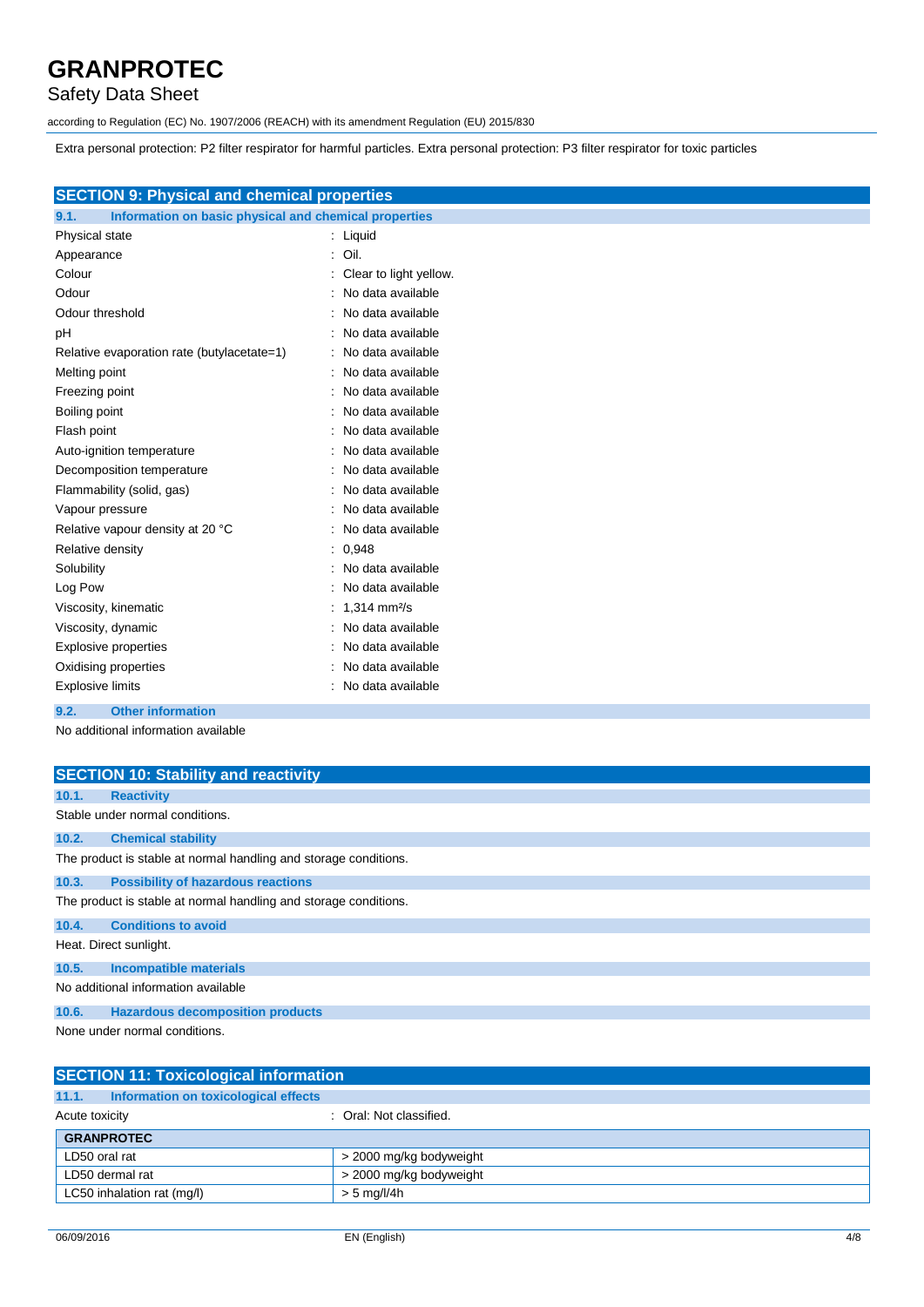## Safety Data Sheet

according to Regulation (EC) No. 1907/2006 (REACH) with its amendment Regulation (EU) 2015/830

| Skin corrosion/irritation                             | Causes skin irritation.                                              |
|-------------------------------------------------------|----------------------------------------------------------------------|
| Serious eye damage/irritation                         | : Causes serious eye damage.                                         |
| Respiratory or skin sensitisation                     | : Not classified                                                     |
| Germ cell mutagenicity                                | : Not classified                                                     |
| Carcinogenicity                                       | Not classified                                                       |
| Reproductive toxicity                                 | Not classified                                                       |
| Specific target organ toxicity (single exposure)      | May cause respiratory irritation. May cause drowsiness or dizziness. |
| Specific target organ toxicity (repeated<br>exposure) | : Not classified                                                     |
| Aspiration hazard                                     | May be fatal if swallowed and enters airways.                        |
| <b>GRANPROTEC</b>                                     |                                                                      |
| Viscosity, kinematic                                  | $1.314 \text{ mm}^2/\text{s}$                                        |

| <b>SECTION 12: Ecological information</b>          |                                                                                                                                |  |  |
|----------------------------------------------------|--------------------------------------------------------------------------------------------------------------------------------|--|--|
| 12.1.<br><b>Toxicity</b>                           |                                                                                                                                |  |  |
|                                                    | deltamethrin (ISO), (S)-a-cyano-3-phenoxybenzyl (1R, 3R)-3-(2,2-dibromovinyl)-2,2-dimethylcyclopropanecarboxylate (52918-63-5) |  |  |
| LC50 fish 1                                        | $>= 0.26$ µg/l Oncorhynchus mykiss (96 h)                                                                                      |  |  |
| ErC50 (algae)                                      | > 0,47 mg/l Chlorella vulgaris (96 h)                                                                                          |  |  |
| NOEC (chronic)                                     | 0,0000041 mg/l Daphnia magna                                                                                                   |  |  |
| <b>Persistence and degradability</b><br>12.2.      |                                                                                                                                |  |  |
|                                                    | deltamethrin (ISO), (S)-α-cyano-3-phenoxybenzyl (1R, 3R)-3-(2,2-dibromovinyl)-2,2-dimethylcyclopropanecarboxylate (52918-63-5) |  |  |
| Persistence and degradability                      | Not readily biodegradable.                                                                                                     |  |  |
| <b>Bioaccumulative potential</b><br>12.3.          |                                                                                                                                |  |  |
|                                                    | deltamethrin (ISO), (S)-a-cyano-3-phenoxybenzyl (1R, 3R)-3-(2,2-dibromovinyl)-2,2-dimethylcyclopropanecarboxylate (52918-63-5) |  |  |
| Log Pow                                            | > 4.6                                                                                                                          |  |  |
| 12.4.<br><b>Mobility in soil</b>                   |                                                                                                                                |  |  |
| No additional information available                |                                                                                                                                |  |  |
| 12.5.<br><b>Results of PBT and vPvB assessment</b> |                                                                                                                                |  |  |
| No additional information available                |                                                                                                                                |  |  |
| <b>Other adverse effects</b><br>12.6.              |                                                                                                                                |  |  |
| No additional information available                |                                                                                                                                |  |  |

| <b>SECTION 13: Disposal considerations</b> |                              |                                                            |
|--------------------------------------------|------------------------------|------------------------------------------------------------|
| 13.1.                                      | Waste treatment methods      |                                                            |
|                                            | Regional legislation (waste) | : Disposal must be done according to official regulations. |

### **SECTION 14: Transport information**

| In accordance with ADR / RID / IMDG / IATA / ADN |  |  |  |
|--------------------------------------------------|--|--|--|
|                                                  |  |  |  |

| <b>ADR</b>                                                                                           | <b>IMDG</b>                                                                                              | <b>IATA</b>                                                                                | <b>ADN</b>                                                                                 | <b>RID</b>                                                                                 |
|------------------------------------------------------------------------------------------------------|----------------------------------------------------------------------------------------------------------|--------------------------------------------------------------------------------------------|--------------------------------------------------------------------------------------------|--------------------------------------------------------------------------------------------|
| 14.1.<br><b>UN number</b>                                                                            |                                                                                                          |                                                                                            |                                                                                            |                                                                                            |
| 1993                                                                                                 | 1993                                                                                                     | 1993                                                                                       | 1993                                                                                       | 1993                                                                                       |
| 14.2.<br>UN proper shipping name                                                                     |                                                                                                          |                                                                                            |                                                                                            |                                                                                            |
| FLAMMABLE LIQUID.<br>N.O.S.                                                                          | FLAMMABLE LIQUID.<br>N.O.S.                                                                              | <b>FLAMMABLE LIQUID.</b><br>N.O.S.                                                         | <b>FLAMMABLE LIQUID.</b><br>N.O.S.                                                         | <b>FLAMMABLE LIQUID.</b><br>N.O.S.                                                         |
| <b>Transport document description</b>                                                                |                                                                                                          |                                                                                            |                                                                                            |                                                                                            |
| UN 1993 FLAMMABLE<br>LIQUID, N.O.S., 3, III,<br>(D/E),<br><b>ENVIRONMENTALLY</b><br><b>HAZARDOUS</b> | UN 1993 FLAMMABLE<br>LIQUID, N.O.S., 3, III,<br><b>MARINE</b><br>POLLUTANT/ENVIRONM<br>ENTALLY HAZARDOUS | UN 1993 FLAMMABLE<br>LIQUID, N.O.S., 3, III,<br><b>ENVIRONMENTALLY</b><br><b>HAZARDOUS</b> | UN 1993 FLAMMABLE<br>LIQUID. N.O.S., 3. III.<br><b>ENVIRONMENTALLY</b><br><b>HAZARDOUS</b> | UN 1993 FLAMMABLE<br>LIQUID, N.O.S., 3, III,<br><b>ENVIRONMENTALLY</b><br><b>HAZARDOUS</b> |
| 14.3.<br><b>Transport hazard class(es)</b>                                                           |                                                                                                          |                                                                                            |                                                                                            |                                                                                            |
| 3                                                                                                    | 3                                                                                                        | 3                                                                                          | 3                                                                                          | 3                                                                                          |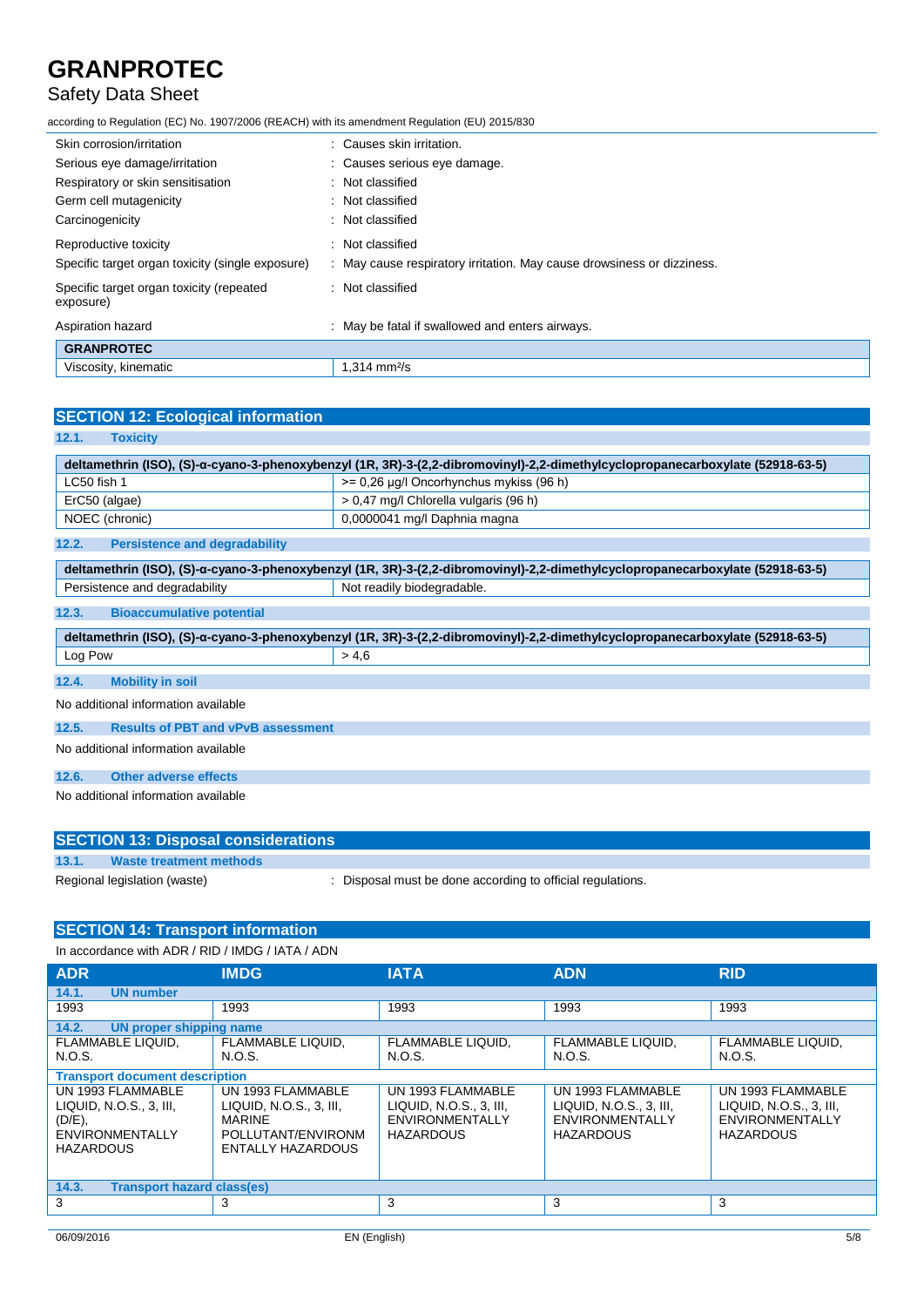## Safety Data Sheet

according to Regulation (EC) No. 1907/2006 (REACH) with its amendment Regulation (EU) 2015/830

| <b>ADR</b>                             | <b>IMDG</b>                                | <b>IATA</b>       | <b>ADN</b>        | <b>RID</b>        |  |
|----------------------------------------|--------------------------------------------|-------------------|-------------------|-------------------|--|
| ፵                                      | 32                                         | у                 | $\mathbf{C}$      | 豐                 |  |
| <b>Packing group</b><br>14.4.          |                                            |                   |                   |                   |  |
| Ш                                      | Ш                                          | $\mathbf{III}$    | Ш                 | Ш                 |  |
| 14.5.                                  | <b>Environmental hazards</b>               |                   |                   |                   |  |
| Dangerous for the                      | Dangerous for the                          | Dangerous for the | Dangerous for the | Dangerous for the |  |
| environment: Yes                       | environment: Yes<br>Marine pollutant : Yes | environment: Yes  | environment: Yes  | environment: Yes  |  |
| No supplementary information available |                                            |                   |                   |                   |  |

### **14.6. Special precautions for user**

### **- Overland transport**

| Classification code (ADR)                                    | F1<br>÷                   |
|--------------------------------------------------------------|---------------------------|
| Special provisions (ADR)                                     | 274, 601, 640H            |
| Limited quantities (ADR)                                     | : 51                      |
| Excepted quantities (ADR)                                    | $E = 1$                   |
| Packing instructions (ADR)                                   | : P001, IBC02, LP01, R001 |
| Mixed packing provisions (ADR)                               | : MP19                    |
| Portable tank and bulk container instructions<br>(ADR)       | T <sub>4</sub>            |
| Portable tank and bulk container special<br>provisions (ADR) | TP1, TP29<br>÷            |
| Tank code (ADR)                                              | LGBF                      |
| Vehicle for tank carriage                                    | $:$ FL                    |
| Transport category (ADR)                                     | 3                         |
| Special provisions for carriage - Operation<br>(ADR)         | S <sub>2</sub><br>÷       |
| Hazard identification number (Kemler No.)                    | 33<br>t                   |
| Orange plates                                                | İ<br><b>33</b><br>1993    |
| Tunnel restriction code (ADR)                                | D/E<br>t.                 |
| - Transport by sea                                           |                           |
| Special provisions (IMDG)                                    | : 223, 274, 955           |
| Limited quantities (IMDG)                                    | : 5L                      |
| Excepted quantities (IMDG)                                   | $E = 1$                   |
| Packing instructions (IMDG)                                  | : P001, LP01              |
| IBC packing instructions (IMDG)                              | : IBCO3                   |
| Tank instructions (IMDG)                                     | T4<br>÷                   |
| Tank special provisions (IMDG)                               | TP1, TP29<br>÷            |
| EmS-No. (Fire)                                               | $:$ F-E                   |
| EmS-No. (Spillage)                                           | $: S-E$                   |
| Stowage category (IMDG)                                      | : A                       |
| - Air transport                                              |                           |
| No data available                                            |                           |
| - Inland waterway transport                                  |                           |
| Classification code (ADN)                                    | $:$ F1                    |
| Special provisions (ADN)                                     | : 274, 61, 64G            |
| Limited quantities (ADN)                                     | : 5 L                     |
| Excepted quantities (ADN)                                    | $E = 1$                   |
| Carriage permitted (ADN)                                     | $\top$<br>÷               |
| Equipment required (ADN)                                     | $:$ PP, EX, A             |
| Ventilation (ADN)                                            | <b>VE01</b>               |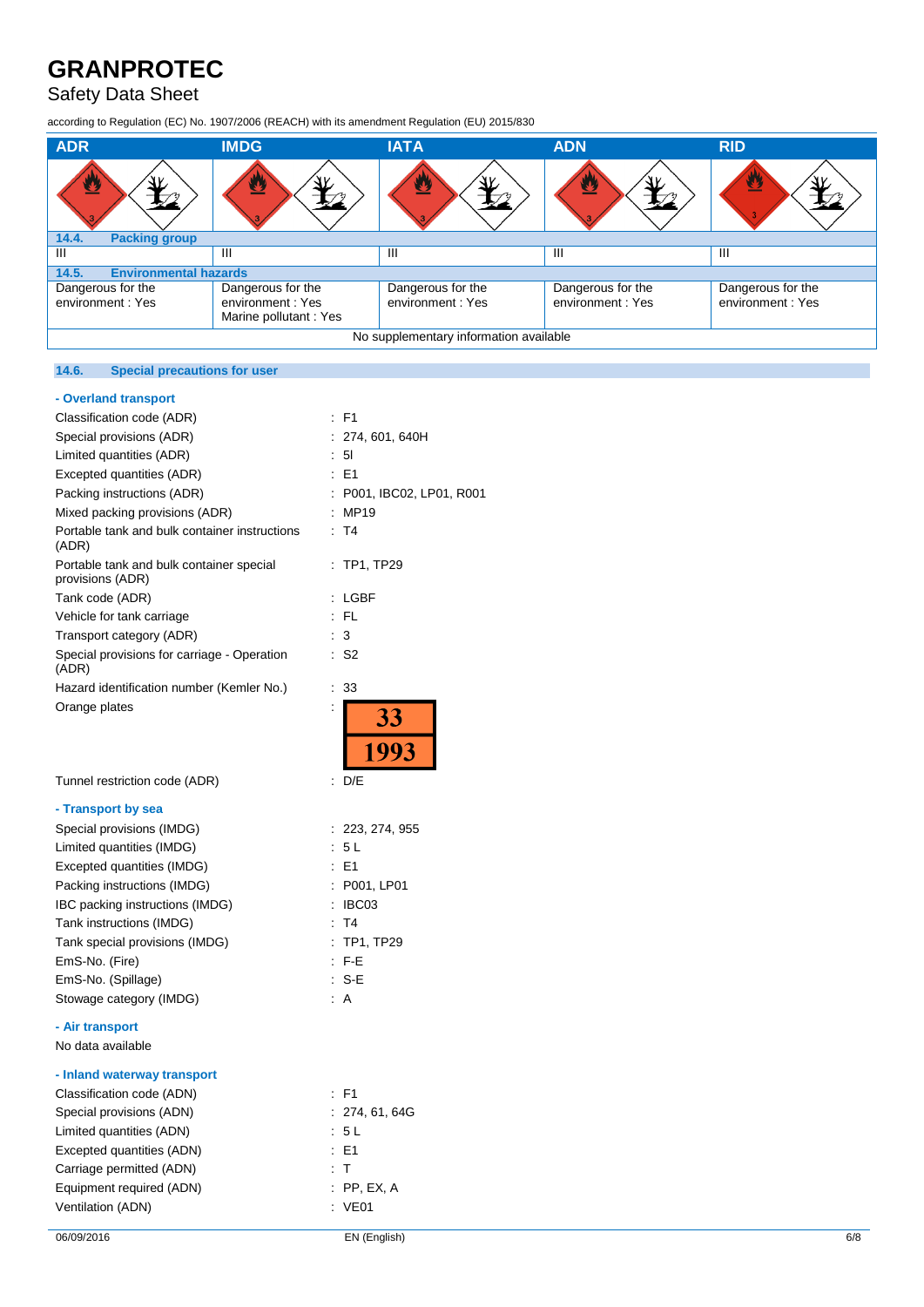## Safety Data Sheet

according to Regulation (EC) No. 1907/2006 (REACH) with its amendment Regulation (EU) 2015/830

| Number of blue cones/lights (ADN) | : 0 |
|-----------------------------------|-----|
| Doil trananart                    |     |

| - Rail transport                                             |                    |
|--------------------------------------------------------------|--------------------|
| Classification code (RID)                                    | : F1               |
| Special provisions (RID)                                     | : 274, 601, 640G   |
| Limited quantities (RID)                                     | : 5L               |
| Excepted quantities (RID)                                    | : E1               |
| Packing instructions (RID)                                   | : P001, LP01, R001 |
| Mixed packing provisions (RID)                               | : MP19             |
| Portable tank and bulk container instructions<br>(RID)       | : T4               |
| Portable tank and bulk container special<br>provisions (RID) | $:$ TP1, TP29      |
| Tank codes for RID tanks (RID)                               | : L1.5BN           |
| Transport category (RID)                                     | : 3                |
| Colis express (express parcels) (RID)                        | : CE4              |
| Hazard identification number (RID)                           | : 33               |

**14.7. Transport in bulk according to Annex II of MARPOL and the IBC Code**

Not applicable

### **SECTION 15: Regulatory information**

**15.1. Safety, health and environmental regulations/legislation specific for the substance or mixture**

#### **15.1.1. EU-Regulations**

Contains no REACH substances with Annex XVII restrictions Contains no substance on the REACH candidate list

Contains no REACH Annex XIV substances

Other information, restriction and prohibition regulations : according to Regulation (EU) 2015/830.

#### **15.1.2. National regulations**

Refer to protective measures listed in Sections 7 and 8

#### **15.2. Chemical safety assessment**

Refer to protective measures listed in Sections 7 and 8.

### **SECTION 16: Other information**

#### Full text of H- and EUH-statements:

| Acute Tox. 3 (Inhalation)             | Acute toxicity (inhal.), Category 3                                                        |
|---------------------------------------|--------------------------------------------------------------------------------------------|
| Acute Tox. 3 (Oral)                   | Acute toxicity (oral), Category 3                                                          |
| Acute Tox. 4 (Inhalation: dust, mist) | Acute toxicity (inhalation: dust, mist) Category 4                                         |
| Aquatic Acute 1                       | Hazardous to the aquatic environment - Acute Hazard, Category 1                            |
| Aquatic Chronic 1                     | Hazardous to the aquatic environment - Chronic Hazard, Category 1                          |
| Aquatic Chronic 2                     | Hazardous to the aquatic environment - Chronic Hazard, Category 2                          |
| Aquatic Chronic 3                     | Hazardous to the aquatic environment - Chronic Hazard, Category 3                          |
| Asp. Tox. 1                           | Aspiration hazard, Category 1                                                              |
| Eye Dam. 1                            | Serious eye damage/eye irritation, Category 1                                              |
| Eye Irrit. 2                          | Serious eye damage/eye irritation, Category 2                                              |
| Flam. Lig. 3                          | Flammable liquids, Category 3                                                              |
| Skin Irrit, 2                         | Skin corrosion/irritation, Category 2                                                      |
| STOT SE 3                             | Specific target organ toxicity — Single exposure, Category 3, Respiratory tract irritation |
| STOT SE 3                             | Specific target organ toxicity - Single exposure, Category 3, Narcosis                     |
| H <sub>226</sub>                      | Flammable liquid and vapour                                                                |
| H301                                  | Toxic if swallowed                                                                         |
| H304                                  | May be fatal if swallowed and enters airways                                               |
| H315                                  | Causes skin irritation                                                                     |